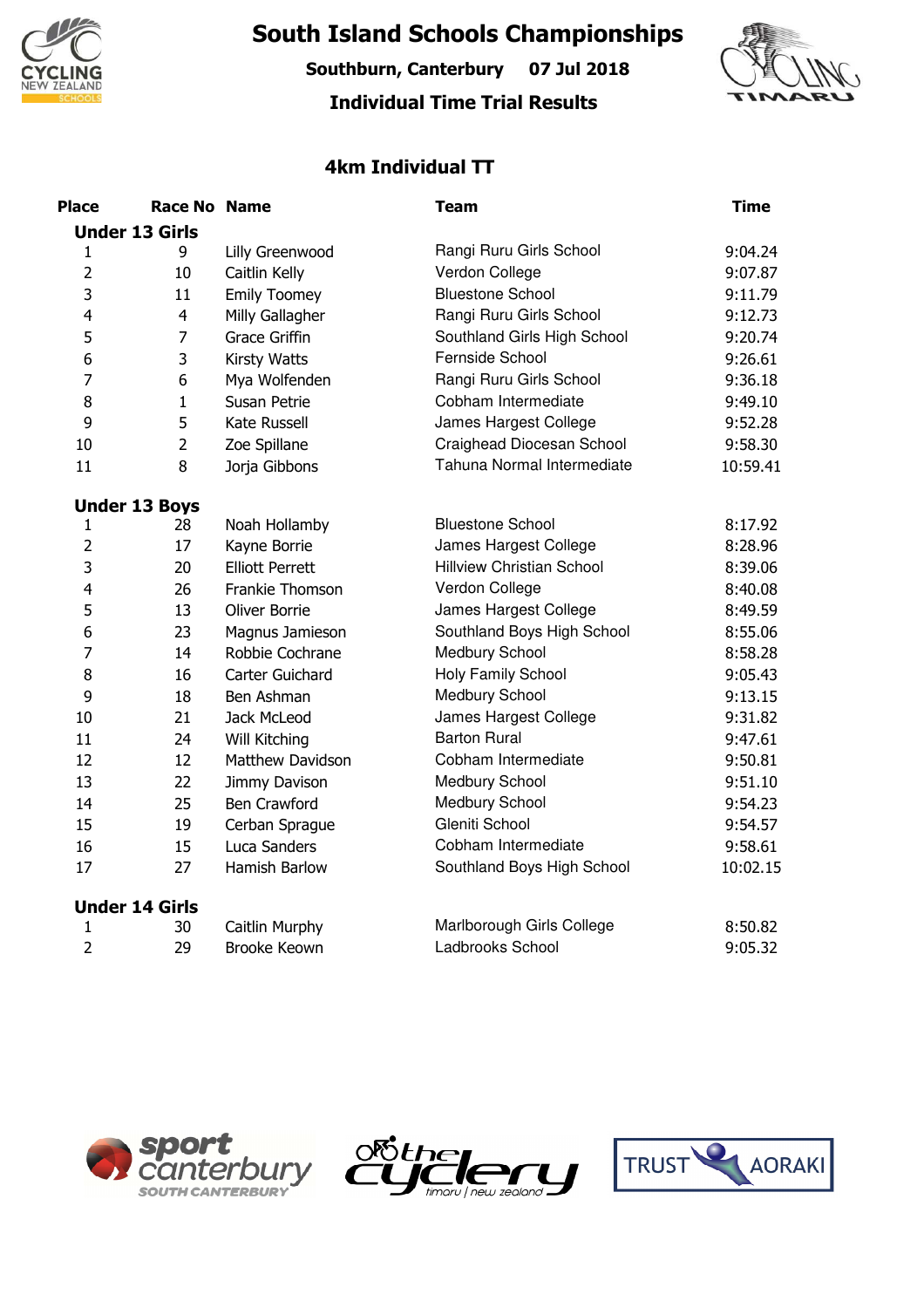|                | <b>Under 14 Boys</b>  |                       |                                 |         |
|----------------|-----------------------|-----------------------|---------------------------------|---------|
| 1              | 40                    | Quade McLachlan       | Rangiora High School            | 7:30.60 |
| 2              | 46                    | Marshall Erwood       | James Hargest College           | 7:41.96 |
| 3              | 41                    | <b>Nick Rush</b>      | <b>Rolleston College</b>        | 7:53.03 |
| 4              | 38                    | James Gardner         | Otago Boys High School          | 8:14.99 |
| 5              | 35                    | James Day             | Darfield High School            | 8:35.07 |
| 6              | 37                    | Conrad Clark          | James Hargest College           | 8:39.26 |
| 7              | 36                    | James Howard          | Otago Boys High School          | 8:40.18 |
| 8              | 44                    | <b>Ben Mulholland</b> | Verdon College                  | 8:41.25 |
| 9              | 32                    | Jani McLennan         | <b>Bluestone School</b>         | 8:44.32 |
| 10             | 43                    | Jesse Willis          | Southland Boys High School      | 8:45.14 |
| 11             | 39                    | Charlie Hegan         | Medbury School                  | 8:49.94 |
| 12             | 31                    | Alex MacDonald        | Balmacewen Intermediate         | 9:00.30 |
| 13             | 33                    | Thomas Audeau         | <b>Cathedral Grammar School</b> | 9:03.73 |
| 14             | 34                    | Ryder McGuigan        | Medbury School                  | 9:20.65 |
| 15             | 47                    | Tom Kerr              | Verdon College                  | 9:34.67 |
| 16             | 42                    | Nick Ferguson         | Medbury School                  | 9:38.23 |
| 17             | 45                    | Nathan Cranstone      | Medbury School                  | 9:56.61 |
|                | <b>Under 15 Girls</b> |                       |                                 |         |
| 1              | 49                    | Amye Kellow           | Christchurch Girls High School  | 7:32.20 |
| 2              | 50                    | Jasmine McLeod        | James Hargest College           | 7:47.53 |
| 3              | 54                    | Jade Cameron          | Southland Girls High School     | 8:06.59 |
| 4              | 59                    | Pearl Harris-Blain    | Verdon College                  | 8:08.48 |
| 5              | 63                    | Samantha Walker       | Villa Maria College             | 8:12.75 |
| 6              | 53                    | Sarah Ford            | Otago Girls High School         | 8:13.04 |
| $\overline{7}$ | 51                    | <b>Grace Prior</b>    | Villa Maria College             | 8:13.77 |
| 8              | 58                    | Hannah Prosser        | Timaru Girls High School        | 8:15.92 |
| 9              | 52                    | Hayley Paterson       | James Hargest College           | 8:16.08 |
| 10             | 55                    | Maddison Lowry        | Ashburton College               | 8:16.38 |
| 11             | 62                    | Ciara Kelly           | Verdon College                  | 8:19.08 |
| 12             | 48                    | Annabel Bligh         | Cashmere High School            | 8:23.36 |
| 13             | 56                    | Dee Jamieson          | Southland Girls High School     | 8:36.16 |
| 14             | 57                    | Bella Edwards         | Villa Maria College             | 9:09.48 |
| 15             | 61                    | Niamh Aitken          | Villa Maria College             | 9:46.01 |
|                |                       |                       |                                 |         |





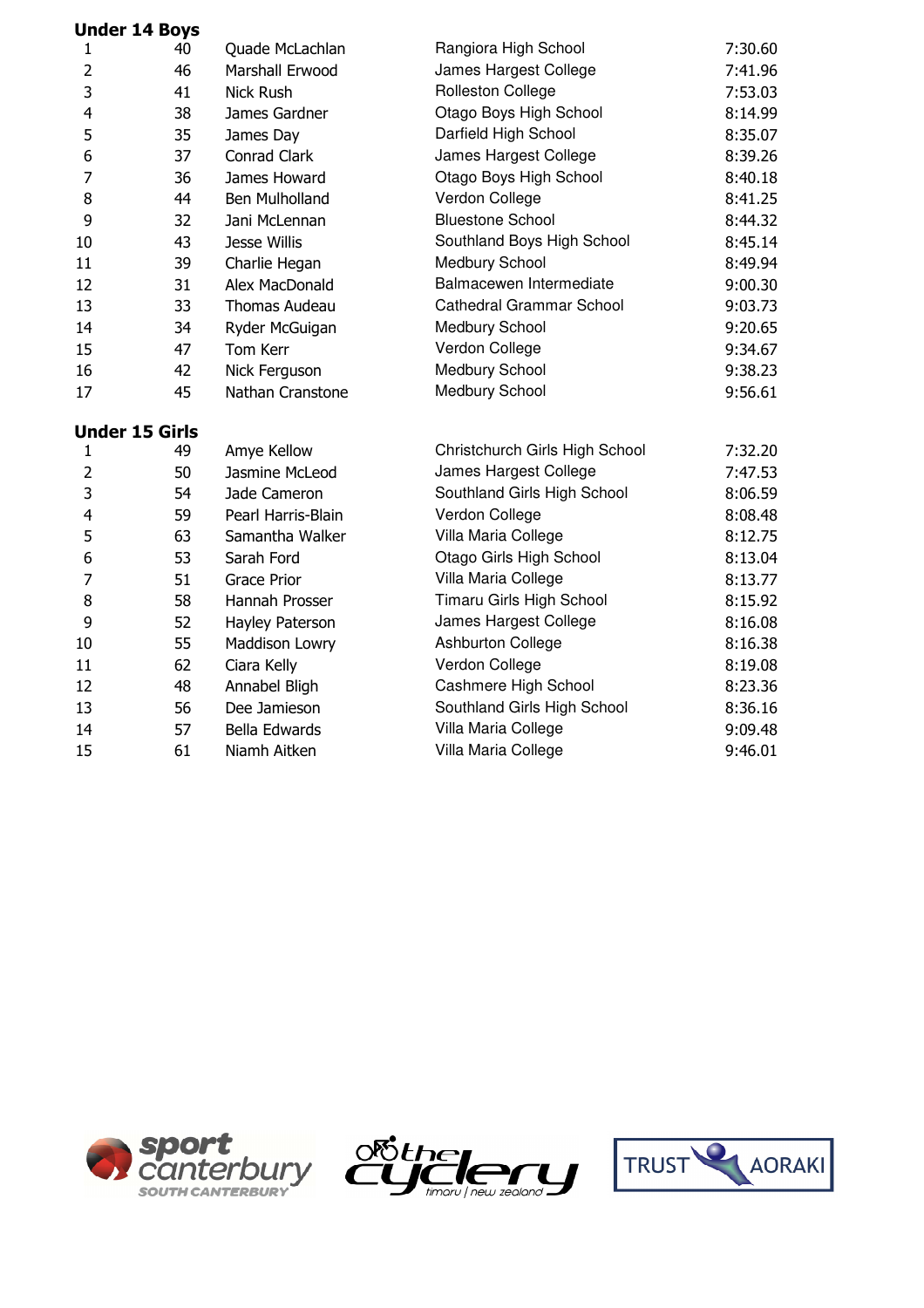|                         | <b>Under 15 Boys</b>  |                      |                                |         |
|-------------------------|-----------------------|----------------------|--------------------------------|---------|
| 1                       | 81                    | Jaxson Whyte         | Roncalli College               | 6:47.31 |
| 2                       | 85                    | Oliver Watson-Palmer | Wakatipu High School           | 7:13.36 |
| 3                       | 82                    | Ronan Shearing       | James Hargest College          | 7:15.51 |
| $\overline{\mathbf{4}}$ | 67                    | D'Arcy Sanders       | Christchurch Boys High School  | 7:21.75 |
| 5                       | 72                    | Matthew MacDonald    | Otago Boys High School         | 7:22.81 |
| 6                       | 78                    | Cody Harvey          | James Hargest College          | 7:22.95 |
| 7                       | 65                    | Lewes McIntyre       | Christchurch Boys High School  | 7:28.16 |
| 8                       | 69                    | Marcus Blair         | Cashmere High School           | 7:28.94 |
| 9                       | 86                    | Pearce Mote          | <b>Hagley College</b>          | 7:29.24 |
| 10                      | 73                    | Mathseson Colquhoun  | John McGlashan College         | 7:33.32 |
| 11                      | 71                    | Lewis Davidson       | Christchurch Boys High School  | 7:34.38 |
| 12                      | 79                    | Benjamen Tucker      | Otago Boys High School         | 7:41.04 |
| 13                      | 70                    | Liam Cruickshank     | James Hargest College          | 7:47.99 |
| 14                      | 83                    | Reuben Heslip        | Southland Boys High School     | 7:58.99 |
| 15                      | 76                    | Mckay Watson         | Mt Aspiring College            | 8:07.06 |
| 16                      | 77                    | Cole Gibbons         | Otago Boys High School         | 8:13.13 |
| 17                      | 80                    | Sam Mahan            | Rangiora High School           | 8:15.14 |
| 18                      | 84                    | <b>Austin Myles</b>  | Christchurch Boys High School  | 8:20.52 |
| 19                      | 66                    | <b>Yitao Sun</b>     | St Kevin's College             | 8:24.75 |
| 20                      | 74                    | Cameron Beaumont     | John Paul II High School       | 8:45.23 |
| 21                      | 68                    | <b>Wilson Hatton</b> | <b>Hagley College</b>          | 9:16.72 |
| 22                      | 75                    | Mac Wallace          | Lincoln High School            | 9:33.59 |
|                         | <b>Under 16 Girls</b> |                      |                                |         |
| $\mathbf{1}$            | 94                    | Charlotte Spurway    | Rangi Ruru Girls School        | 7:04.41 |
| $\overline{2}$          | 104                   | Jenna Borthwick      | St Margaret's College          | 7:12.14 |
| 3                       | 103                   | Beth Watt            | Villa Maria College            | 7:35.37 |
| 4                       | 92                    | Jessica Spencer      | Marlborough Girls College      | 7:35.50 |
| 5                       | 88                    | Mikaela Grant        | Villa Maria College            | 7:38.62 |
| 6                       | 87                    | Pixie Cockerill      | Christchurch Girls High School | 7:49.27 |
| 7                       | 90                    | Mila Rollo           | Craighead Diocesan School      | 7:54.68 |
| 8                       | 97                    | Brooke Kingsbury     | Rangi Ruru Girls School        | 7:55.30 |
| 9                       | 102                   | Alex Butler-Baird    | Craighead Diocesan School      | 8:01.02 |
| 10                      | 98                    | Jorja Kitching       | Timaru Girls High School       | 8:08.36 |
| 11                      | 95                    | Mackenzie Baines     | South Otago High School        | 8:10.18 |
| 12                      | 91                    | Georgia Airey        | Lincoln High School            | 8:12.64 |
| 13                      | 100                   | Imogen Park          | Rangi Ruru Girls School        | 8:15.38 |
| 14                      | 93                    | Emma Baird           | Mountainview High School       | 8:20.08 |
| 15                      | 89                    | Ella Benson          | Mountainview High School       | 8:21.62 |
| 16                      | 96                    | Davi Frew            | Southland Girls High School    | 8:29.88 |
| 17                      | 101                   | Tamara Marcijasz     | Villa Maria College            | 8:35.02 |
| 18                      | 99                    | Samantha Caddick     | Villa Maria College            | 8:58.05 |





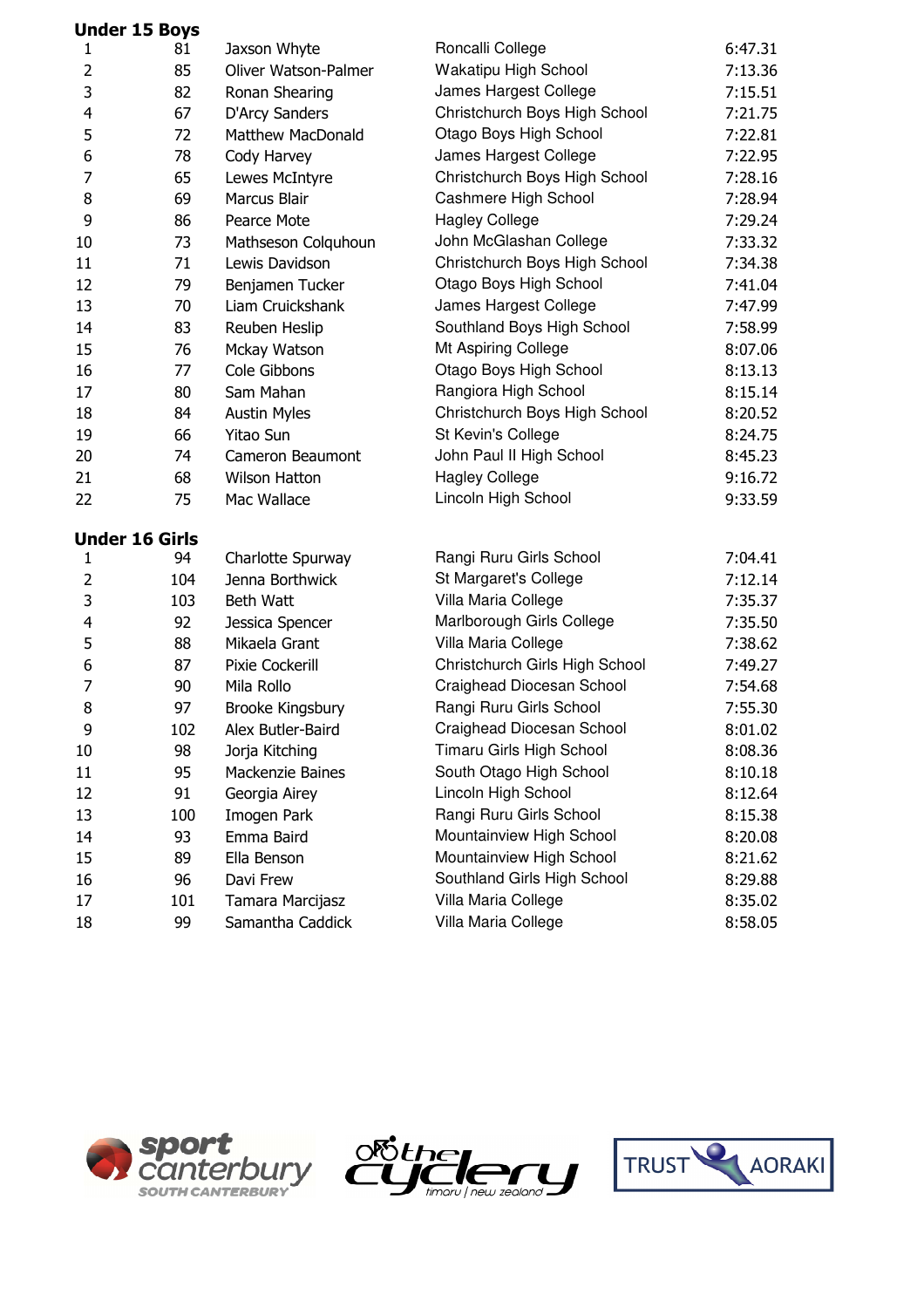|                | <b>Under 16 Boys</b>  |                           |                                  |         |
|----------------|-----------------------|---------------------------|----------------------------------|---------|
| 1              | 121                   | Ryan MacLeod              | Papanui High School              | 6:24.07 |
| $\overline{2}$ | 127                   | James Corry               | Mountainview High School         | 6:27.73 |
| 3              | 128                   | <b>Mitchel Fitzsimons</b> | Southland Boys High School       | 6:30.94 |
| 4              | 126                   | Michiel Van Heyningen     | Christchurch Boys High School    | 6:35.70 |
| 5              | 106                   | Michael Audeau            | <b>Christ's College</b>          | 6:40.03 |
| 6              | 108                   | Fearghus Bratten          | <b>Christ's College</b>          | 6:40.80 |
| 7              | 125                   | <b>Maxwell Sail</b>       | Mountainview High School         | 6:41.61 |
| 8              | 123                   | Luke Price                | Kaiapoi High School              | 6:42.29 |
| 9              | 122                   | Jacob Turner              | Rangiora High School             | 7:01.48 |
| 10             | 113                   | Morgan Borrie             | James Hargest College            | 7:02.99 |
| 11             | 115                   | <b>Bidwell Adam</b>       | Marlborough Boys College         | 7:04.47 |
| 12             | 111                   | Andrew Davidson           | Christchurch Boys High School    | 7:07.39 |
| 13             | 110                   | <b>Will Simcock</b>       | Christ's College                 | 7:10.83 |
| 14             | 116                   | Luke Smith                | Christchurch Boys High School    | 7:12.10 |
| 15             | 112                   | Jonty Harris              | Christchurch Boys High School    | 7:16.81 |
| 16             | 120                   | Ethan McLachlan           | Rangiora High School             | 7:17.97 |
| 17             | 118                   | Ethan Titheridge          | Ashburton College                | 7:18.15 |
| 18             | 109                   | Grayson Westgate          | John McGlashan College           | 7:18.24 |
| 19             | 117                   | Logan Robb                | Marlborough Boys College         | 7:26.53 |
| 20             | 124                   | <b>Thomas Allan</b>       | Timaru Boys High School          | 7:26.82 |
| 21             | 119                   | Ollie Smith               | Timaru Boys High School          | 7:27.48 |
| 22             | 105                   | Fergus O'Neill            | Cashmere High School             | 7:44.54 |
| 23             | 114                   | Enzo Gordon               | Christchurch Boys High School    | 7:53.37 |
|                | <b>Under 17 Girls</b> |                           |                                  |         |
| 1              | 129                   | Lucy Humpheson            | Cashmere High School             | 7:21.78 |
| $\overline{2}$ | 135                   | Olivia Kikstra            | Christchurch Girls High School   | 7:22.08 |
| 3              | 132                   | Erin Downie               | Burnside High School             | 7:24.16 |
| 4              | 131                   | Meg Barnes                | Christchurch Girls High School   | 7:27.55 |
| 5              | 142                   | Ellie Parry               | Rangiora High School             | 7:37.65 |
| 6              | 147                   | Caitlin Titheridge        | Christchurch Girls High School   | 7:39.25 |
| $\overline{7}$ | 146                   | Charlotte Ball            | Villa Maria College              | 7:41.64 |
| 8              | 145                   | Georgia Prosser           | Timaru Girls High School         | 7:51.30 |
| 9              | 130                   | Tyla Green                | <b>Central Southland College</b> | 7:56.76 |
| 10             | 141                   | Rosa Jones                | Rangi Ruru Girls School          | 8:00.36 |
| 11             | 148                   | Henrietta Christie        | Lincoln High School              | 8:02.08 |
| 12             | 133                   | Caitlin Jamieson          | Christchurch Girls High School   | 8:04.25 |
| 13             | 140                   | Sian Morgan               | Lincoln High School              | 8:04.32 |
| 14             | 138                   | Zoe Earnshaw              | Craighead Diocesan School        | 8:07.47 |
| 15             | 143                   | <b>Harriet Rowse</b>      | Christchurch Girls High School   | 8:09.12 |
| 16             | 139                   | Jessalie Green            | Villa Maria College              | 8:09.45 |
| 17             | 137                   | Danielle McLaughlin       | Christchurch Girls High School   | 8:13.94 |
| 18             | 134                   | <b>Bryleigh Scott</b>     | Lincoln High School              | 8:20.65 |
| 19             | 136                   | Lilli Thacker             | Rangi Ruru Girls School          | 8:50.89 |





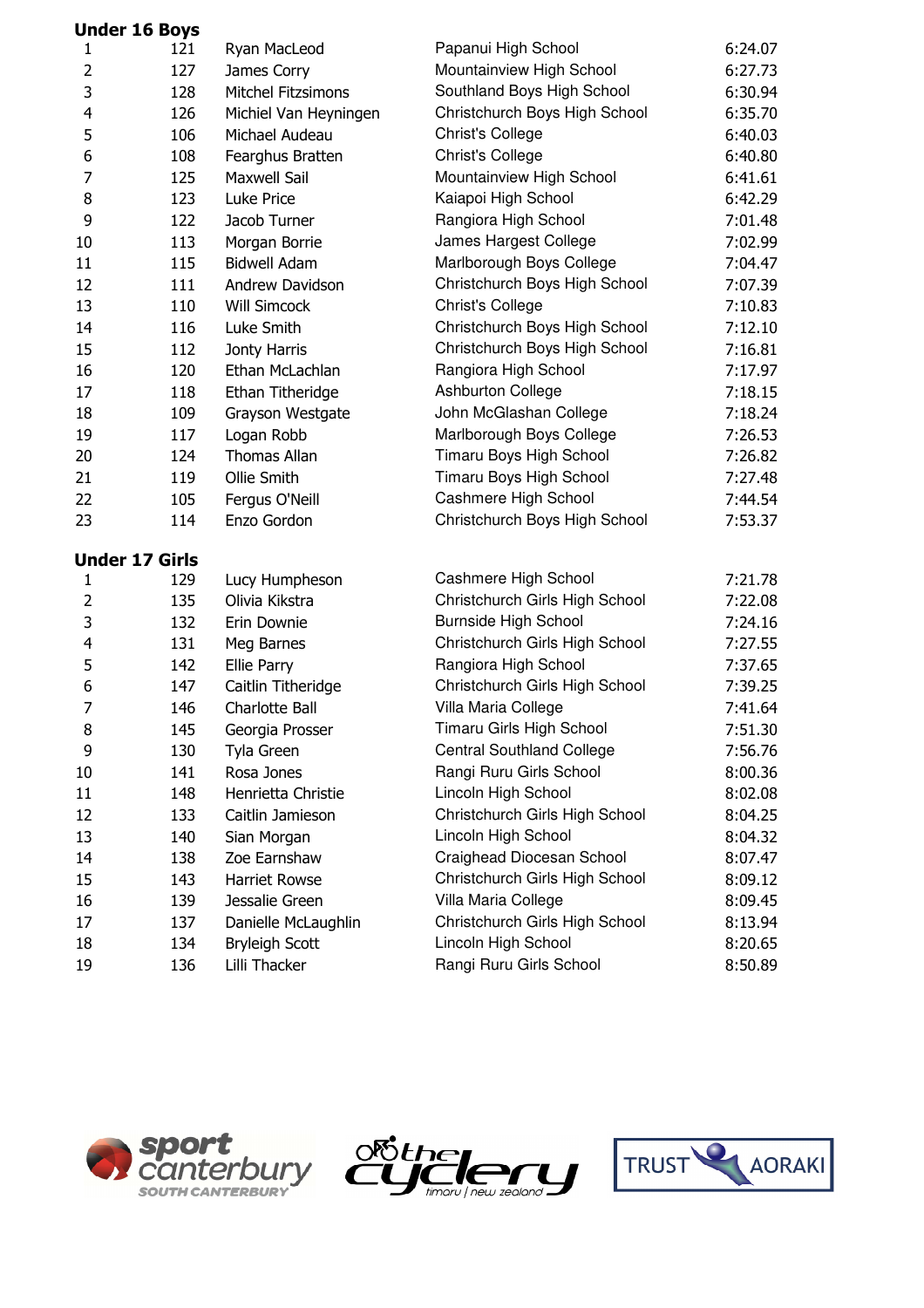## **8km Individual TT**

| <b>Place</b>   | <b>Race No</b>        | <b>Name</b>                                  | <b>Team</b>                       | <b>Time</b> |
|----------------|-----------------------|----------------------------------------------|-----------------------------------|-------------|
|                | <b>Under 17 Boys</b>  |                                              |                                   |             |
| 1              | 172                   | Laurence Pithie                              | Christchurch Boys High School     | 11:28.89    |
| $\overline{2}$ | 159                   | <b>Guy Yarrell</b>                           | Christchurch Boys High School     | 12:08.10    |
| 3              | 156                   | Jack Drage                                   | Christ's College                  | 12:40.54    |
| 4              | 155                   | Jaydn Harris                                 | Christchurch Boys High School     | 12:53.14    |
| 5              | 171                   | Navarh Brotherston                           | Southland Boys High School        | 12:54.05    |
| 6              | 160                   | Sebastian Lipp                               | <b>Catholic Cathedral College</b> | 12:56.57    |
| 7              | 162                   | Hunter Gough                                 | James Hargest College             | 13:07.77    |
| 8              | 149                   | Sam Anderson                                 | Cashmere High School              | 13:10.82    |
| 9              | 158                   | Oliver Davidson                              | <b>Ashburton College</b>          | 13:11.53    |
| 10             | 169                   | Jacob Willis                                 | Southland Boys High School        | 13:13.41    |
| 11             | 168                   | Abe O'Donnell                                | Christchurch Boys High School     | 13:16.99    |
| 12             | 164                   | Laurie Watson                                | Mt Aspiring College               | 13:22.04    |
| 13             | 165                   | Archie Martinovich                           | Rangiora High School              | 13:22.93    |
| 14             | 166                   | Ezra Williams-Gillies                        | Shirley Boys High School          | 13:50.48    |
| 15             | 153                   | Liam Bunting                                 | Christchurch Boys High School     | 13:50.73    |
| 16             | 152                   | <b>Blair Barnes-Page</b>                     | Christchurch Boys High School     | 14:07.71    |
| 17             | 161                   | Josh Miller                                  | Gore High School                  | 14:08.27    |
| 18             | 170                   | Hayden Smith                                 | St Bede's College                 | 14:57.99    |
| 19             | 150                   | Jack Taylor                                  | Cashmere High School              | 15:00.27    |
| 20             | 154                   | <b>William Rawlins</b>                       | Timaru Boys High School           | 15:43.91    |
| 21             | 157                   | Sid Mowat                                    | Christchurch Boys High School     | 16:13.72    |
|                | 167                   | Reece Rush                                   | Lincoln High School               | DQ          |
|                |                       | Rider 167 DQ Failure to comply with Rule 9.3 |                                   |             |
|                | <b>Under 20 Girls</b> |                                              |                                   |             |
| 1              | 178                   | <b>Emily Paterson</b>                        | James Hargest College             | 13:15.12    |
| $\overline{2}$ | 181                   | Phoebe Young                                 | Mt Aspiring College               | 13:15.33    |
| 3              | 192                   | Hannah Bartram                               | St Margaret's College             | 13:41.05    |
| 4              | 186                   | Holly Ffowcs-Williams                        | Rangi Ruru Girls School           | 14:04.34    |
| 5              | 190                   | Helena Rikiti                                | Southland Girls High School       | 14:06.76    |
| 6              | 193                   | <b>Britney Greene</b>                        | Villa Maria College               | 14:16.87    |
| 7              | 189                   | Ava Morrow                                   | Rangi Ruru Girls School           | 14:24.02    |
| 8              | 188                   | Natalie Mitchell                             | Mt Aspiring College               | 14:35.70    |
| 9              | 183                   | Charlotte Worley                             | Villa Maria College               | 14:50.49    |
| 10             | 185                   | Lydia O'Callaghan                            | Villa Maria College               | 14:56.82    |
| 11             | 191                   | Cecilia Crooks                               | St Hilda's Collegiate             | 15:02.18    |
| 12             | 176                   | Lana Deaker                                  | <b>Cromwell College</b>           | 15:17.90    |
| 13             | 184                   | Millie Dickie                                | Rangi Ruru Girls School           | 15:33.65    |
| 14             | 175                   | Millie MacAlister                            | Rangi Ruru Girls School           | 15:34.44    |
| 15             | 180                   | Zoe Leen                                     | Craighead Diocesan School         | 16:01.18    |

174 187 182

15 180 Zoe Leen Craighead Diocesan School 16:01.18 16 174 Harriet Grace Craighead Diocesan School 16:12.95 17 187 Molly McGurk Rangi Ruru Girls School 16:28.73 18 182 Grace Hurring Chago Girls High School 17:31.20